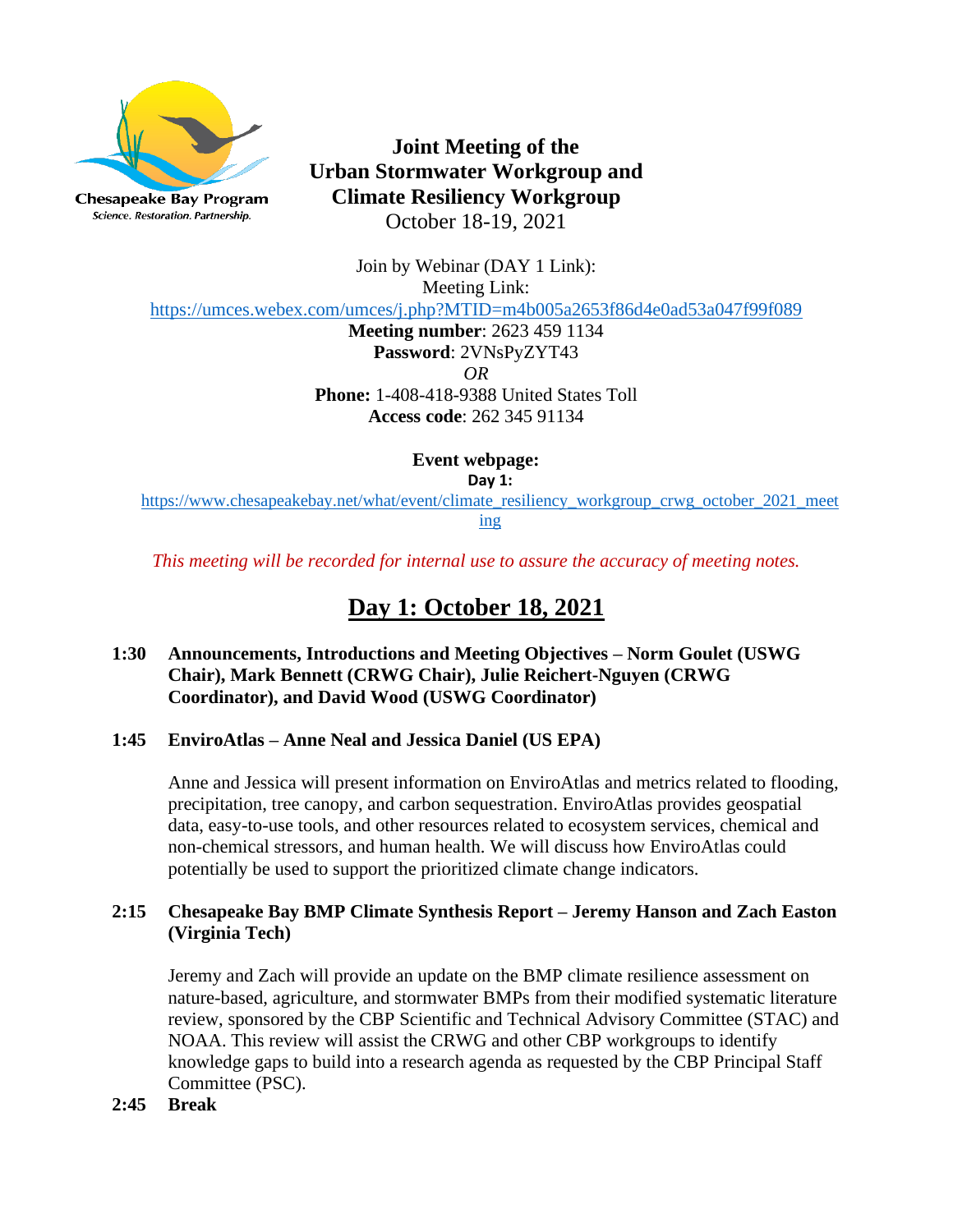### **2:55 Stormwater BMP Vulnerabilities to Climate Change -- David Wood (CSN)**

David will outline the key findings from a series of four memos on maintaining the resilience of stormwater BMPs. The memos cover the current stormwater design standards across the Chesapeake Bay Watershed, a synthesis of local climate projections, and likely vulnerabilities in our stormwater infrastructure. Resilient design considerations will also be covered.

An archived recording with an extended version of this presentation is [available here.](https://chesapeakestormwater.net/events/bmp_vunerability_resilience/)

# **3:15 Considerations and Next Steps for More Resilient Stormwater BMP Design – Dr. Jon Hathaway (University of Tennessee), David Wood and Tom Schueler (CSN)**

Dr. Hathaway will present the latest research on climate change implications for stormwater BMP performance and design. Then, Tom and David will propose a framework for local adaptation strategies to promote urban watershed resilience.

## **3:45 Discussion and Wrap Up**

Participants will discuss and provide input on the proposed urban watershed resilience framework, which includes developing pilot "next generation Bay-wide design specifications", as well as other topics from the day. Discussion will be used to draft recommendations for the WQGIT and MB.

#### **4:00 Adjourn**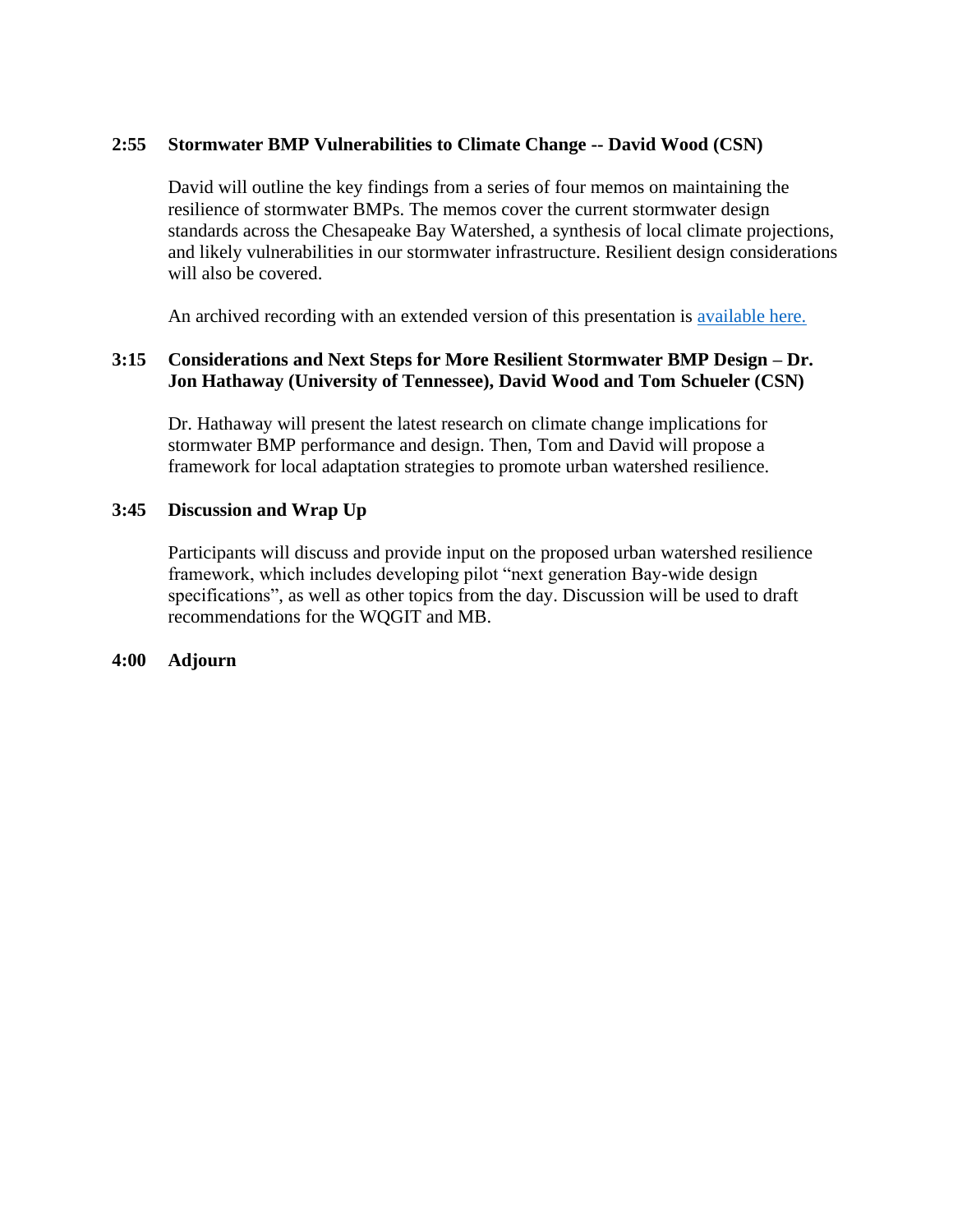

**Joint Meeting of the Urban Stormwater Workgroup and Climate Resiliency Workgroup** October 18-19, 2021

Join by Webinar (DAY 2 Link):

Meeting Link: <https://umces.webex.com/umces/j.php?MTID=m500ad3ecde853bc09a2a1256ac93ce8b>

**Meeting number:** 2620 322 6323

**Password:** 6r2GTsjum2M

*OR*

**Phone:** +1-408-418-9388 United States Toll **Access code:** 2620 322 6323

**Event webpage:**

**Day 2:**

[https://www.chesapeakebay.net/what/event/urban\\_stormwater\\_workgroup\\_conference\\_call\\_octo](https://www.chesapeakebay.net/what/event/urban_stormwater_workgroup_conference_call_october_2021) [ber\\_2021](https://www.chesapeakebay.net/what/event/urban_stormwater_workgroup_conference_call_october_2021)

*This meeting will be recorded for internal use to assure the accuracy of meeting notes.*

# **Day 2: October 19, 2021**

# **10:00 Announcements and Recap of Day 1 – Norm Goulet (USWG Chair) and David Wood (USWG Coordinator)**

# **10:20 Chesapeake Bay Climate Change-Informed IDF Curves – Michelle Miro (RAND)**

Michelle will provide an overview of the newly completed climate change-informed intensity duration frequency (IDF) curves. She will then provide a quick demo of the web tool and lead a discussion on next steps and continuing research to further refine the tools and make them more useful for design applications.

An archived recording with an extended version of this presentation is [available here.](https://chesapeakestormwater.net/events/projected-chesapeake-idf-curves/)

## **10:50 Resilient Stream Restoration Design – Ward Oberholzer (LandStudies) and Scott Lowe (McCormick Taylor)**

This session will focus on climate change impacts on stream restoration design. Scott and Ward will use a hypothetical restoration scenario to discuss how increasing precipitation intensity may impact:

- Reach sediment loading in the absence of any restoration
- How the higher flows would influence overall project design and feasibility
- Prospects for floodplain reconnection
- The implications for more armoring
- Project longevity and possible sediment/nutrient remobilization